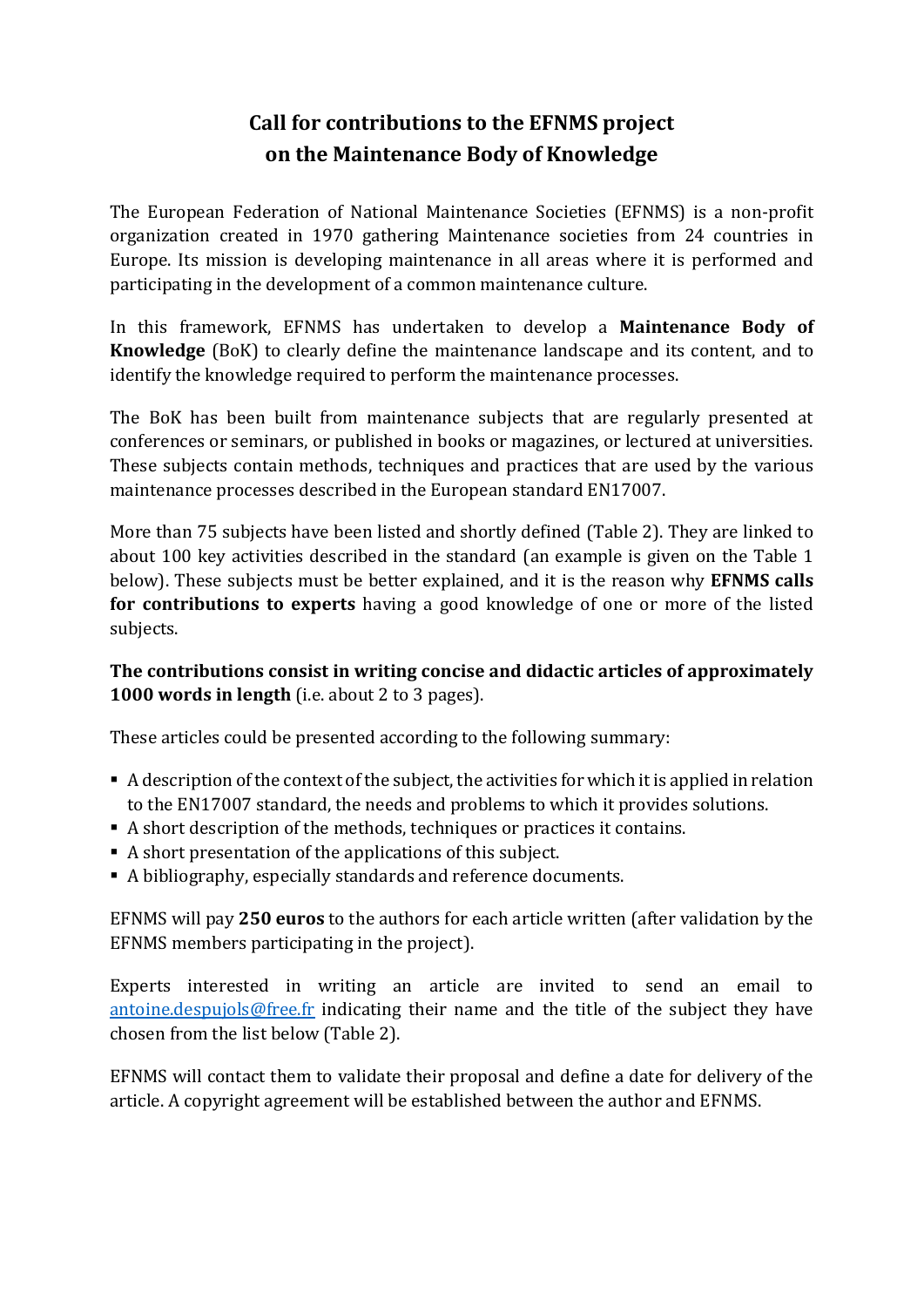| <b>Maintenance Subjects</b>                                                                                                                                                                                                                                                                                                             | EN17007's<br><b>Maintenance Processes</b>                                                | <b>EN17007's</b><br><b>Key Activities</b>                                                                                                                                                                                                                                   |
|-----------------------------------------------------------------------------------------------------------------------------------------------------------------------------------------------------------------------------------------------------------------------------------------------------------------------------------------|------------------------------------------------------------------------------------------|-----------------------------------------------------------------------------------------------------------------------------------------------------------------------------------------------------------------------------------------------------------------------------|
| Criticality analysis (RCM, )<br>RCM is a "systematic method for determining the respective<br>maintenance tasks and associated frequencies, based on the<br>probability and consequences of failure" [IEV 50(191)].<br>The method consists in identification of failure modes and<br>there causes which are critical against objectives | <b>PRV</b> - Prevent undesirable<br>events by avoiding failures<br>and faults            | PRV.1 - Characterize the undesirable events<br>Criticality analyses, especially FMECA, are used<br>to characterize failures and faults<br>PRV.2 - Use and update the Maintenance Plans<br>Criticality analyses, especially RCM, are used to<br>update the maintenance plans |
| (availability, safety, costs, etc.), then to determine the                                                                                                                                                                                                                                                                              | IMP - Improve the items                                                                  |                                                                                                                                                                                                                                                                             |
| efficient and cost effective maintenance tasks to prevent the<br>occurrence of these failures. The data used may be derived<br>from experience feedback analysis and used in FMECA. RCM<br>may also initiate modifications of design or procedures to<br>carry out improvements.                                                        | <b>MRQ</b> - Deliver maintenance<br>requirements during items<br>design and modification | IMP.8 & MRQ.9 - Establish the initial<br>maintenance plan<br>Criticality analyses, especially RCM, are used to<br>establish the initial maintenance plans                                                                                                                   |
| $\cdots$                                                                                                                                                                                                                                                                                                                                |                                                                                          |                                                                                                                                                                                                                                                                             |
| Life cycle extension<br>Maintenance is particularly concerned with the decision to<br>extend the lifetime of assets. Indeed, the durability of assets Maintenance<br>and their renovation costs can be decisive factors in the                                                                                                          | <b>MAN</b> : Manage                                                                      | MAN.1 - Establish the maintenance policy,<br>strategy and development actions<br>Life cycle extension results from maintenance<br>policy and strategy decided by the management                                                                                             |
| choices made by assets managers.                                                                                                                                                                                                                                                                                                        | <b>BUD</b> : Budget maintenance<br>of items                                              | BUD.3 - Create a budget estimate for<br>infrequent or exceptional maintenance tasks<br>Decision of life cycle extension involves a<br>budget for exceptional maintenance tasks                                                                                              |
|                                                                                                                                                                                                                                                                                                                                         | $\ddotsc$                                                                                |                                                                                                                                                                                                                                                                             |
| Obsolescence management<br>Obsolescence is "the inability of an item to be maintained<br>due to the unavailability on the market of the necessary                                                                                                                                                                                       | <b>SPP</b> : Deliver spare parts                                                         | SPP.4 - Order spare items from suppliers<br>Obsolescence can be detected when spare<br>items are ordered                                                                                                                                                                    |
| resources at acceptable technical and/or economic<br>conditions" [EN13306]. This situation must be managed by<br>maintenance personnel in charge of logistic support and<br>selection of maintenance tasks by detecting, priotizing and<br>mitigating obsolescent items.                                                                | DTA: Manage data                                                                         | DTA.6 - Evaluate and analyse cases of known or<br>predictable obsolescence<br>Priorization of obsolescent items is based on<br>several criteria (consequences, obsolescence<br>probability, item reliability, time to find a<br>solution, spare parts in stock, )           |

*Table 1: Examples of maintenance subjects (knowledge) in relation to the key activities*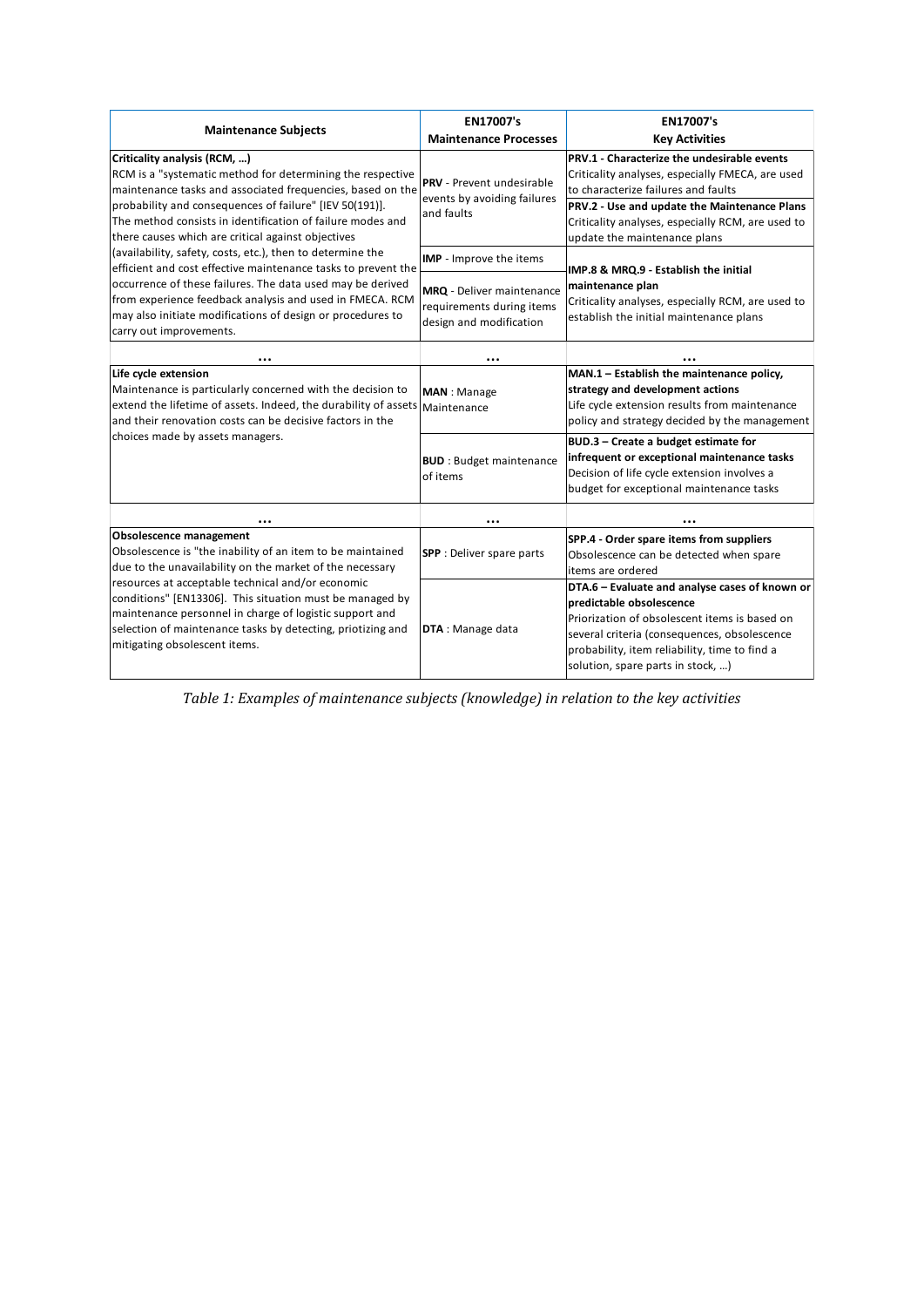## **Table 2: List of subjects of the Maintenance Body of Knowledge**

|                | <b>SUBJECTS</b>                                                      | <b>DEFINITIONS OF SUBJECTS</b>                                                                                                                                                                                                                                                                                                                                                                                                                                                                                                                                                                                                                                                |
|----------------|----------------------------------------------------------------------|-------------------------------------------------------------------------------------------------------------------------------------------------------------------------------------------------------------------------------------------------------------------------------------------------------------------------------------------------------------------------------------------------------------------------------------------------------------------------------------------------------------------------------------------------------------------------------------------------------------------------------------------------------------------------------|
|                |                                                                      | <b>Related to Maintenance Management</b>                                                                                                                                                                                                                                                                                                                                                                                                                                                                                                                                                                                                                                      |
| $\mathbf{1}$   | Relations between<br>maintenance and other<br>processes              | Maintenance is one of the processes of industrial companies that has a<br>strong impact on performances. It has also strong relationships with the<br>other processes (acquisition/creation, operation, modernisation, disposal,<br>support processes) as well as with organizational strategic plan of the<br>company. These relations must be identified and managed so that<br>maintenance contributes effectively to the management of the assets.<br>Business, corporate and maintenance objectives must be consistent in<br>order to properly manage the assets, assets systems and assets portfolio. It<br>is to consider the maintenance within the Asset Management. |
| $\overline{2}$ | Maintenance process<br>description - roles &<br>responsibilities     | The maintenance process includes corrective maintenance, preventive<br>maintenance and the process of improving intrinsic reliability and<br>maintainability of equipment. It also includes all the support processes<br>that make it possible to carry out maintenance actions on assets<br>(management of resources, maintenance during design phase, etc.). The<br>description of these processes and their interrelationships is useful to<br>determine the roles and responsibilities of the stakeholders, to define<br>indicators and to manage the entire maintenance process.                                                                                         |
| 3              | Life cycle management                                                | Management of costs over the life cycle of assets encloses total cost of<br>acquisition, ownership and disposal of the assets. Maintenance costs are of<br>particular concern because they have a significant impact on direct costs<br>(direct maintenance costs) and indirect costs (availability of assets, plant<br>safety, company image, etc.).<br>Continuous improvement methods (as PDCA) apply to the maintenance<br>process during the assets life cycle.                                                                                                                                                                                                           |
| $\overline{4}$ | Life cycle extension                                                 | Maintenance is particularly concerned with the decision to extend the<br>lifetime of assets. Indeed, the durability of assets and their renovation<br>costs can be decisive factors in the choices made by assets managers.                                                                                                                                                                                                                                                                                                                                                                                                                                                   |
| 5              | Maintenance, and<br>investment decisions                             | Investment decisions often depend on the maintenance costs and<br>unavailability factor of installed assets, and on estimation of the<br>maintenance costs of future investments. Moreover, maintenance must be<br>taken into account in the choices of the assets to be acquired and/or to be<br>designed in order to minimize their overall cost of ownership.                                                                                                                                                                                                                                                                                                              |
| 6              | Rebuilding &<br>Reinvestment strategies                              | Rebuilding and reinvestment strategies depend in part on the<br>maintenance effectiveness and maintenance costs. The assets reliability<br>and maintainability assessed through the analysis of experience feedback<br>are important elements for decision-making.                                                                                                                                                                                                                                                                                                                                                                                                            |
| 7              | Regulations and relations<br>with auditing & safety<br>organizations | A part of the maintenance tasks are required by regulations and close<br>relationships must be established with the organizations/authorities in<br>charge of safety of the installations to carry out and monitor the<br>mandatory tasks. In addition, internal or external audits are often carried<br>out to verify the implementation and results of maintenance, which is a<br>strategic function for companies.<br>Knowledge of regulations and relevant technical standards are paramount.                                                                                                                                                                             |
| 8              | Uncertainty in<br>maintenance management                             | Reliability data, maintenance costs of assets and effectiveness of<br>maintenance plans are often uncertain data. That leads decision-makers to<br>use stochastic techniques that evaluate the uncertainties obtained on the<br>results of models calculating the performances of these assets and thus<br>make decisions more robust.                                                                                                                                                                                                                                                                                                                                        |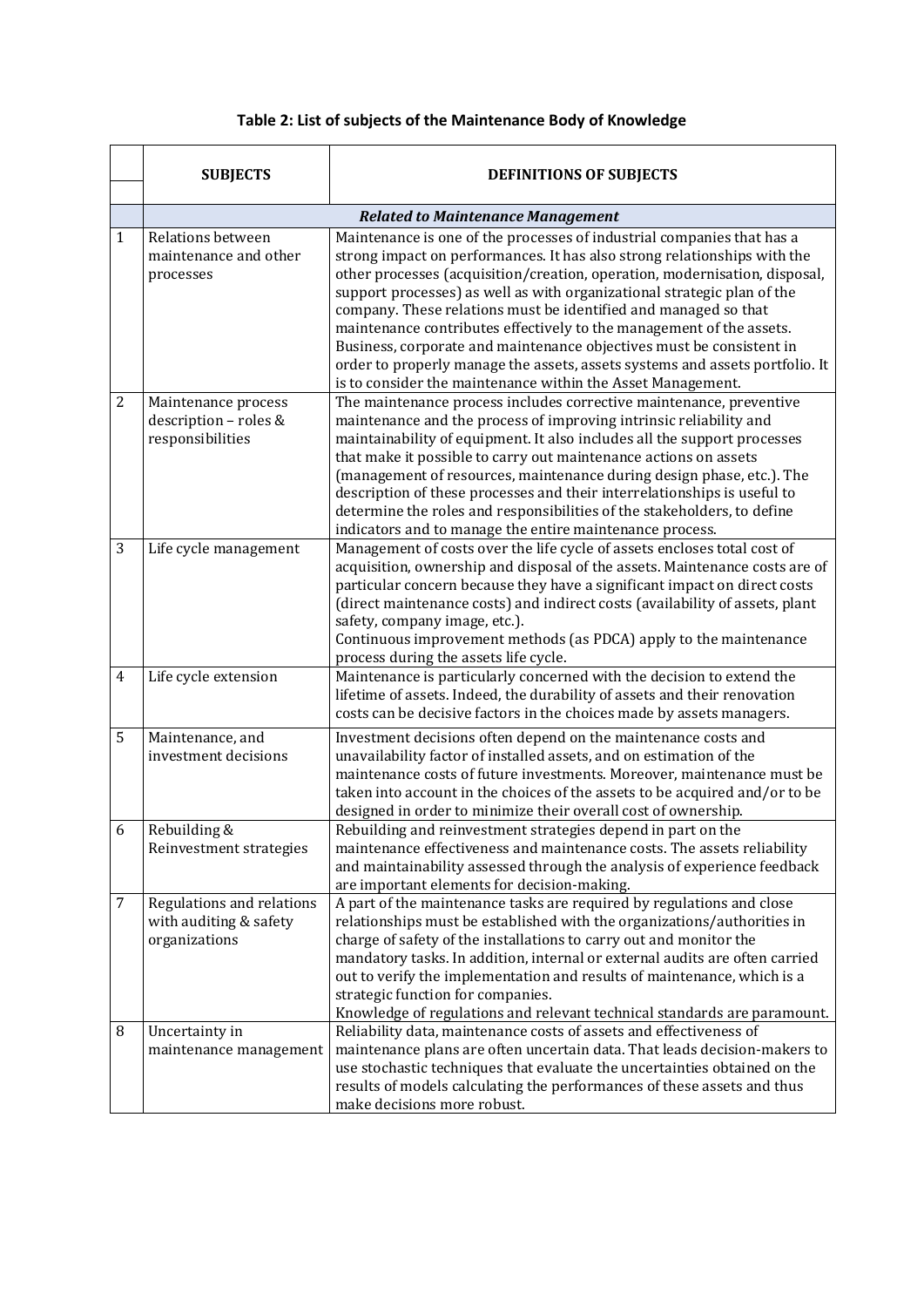| 9  | Maintenance and<br>Sustainability                                                | Maintenance is an essential lever for sustainable development because<br>when maintenance is involved in the design phase of the assets and when<br>these assets are designed to be maintainable and reliable then their useful<br>life is increased. A longer useful life and appropriate maintenance actions<br>is a way to act on the economical, ecological and social aspects of<br>companies and to ensure sustainability of the assets. In particular<br>Maintainability is a guarantee of sustainable development.                                                                              |
|----|----------------------------------------------------------------------------------|---------------------------------------------------------------------------------------------------------------------------------------------------------------------------------------------------------------------------------------------------------------------------------------------------------------------------------------------------------------------------------------------------------------------------------------------------------------------------------------------------------------------------------------------------------------------------------------------------------|
| 10 | Maintenance and industry<br>4.0                                                  | Industry 4.0 is a new concept based on digitalization of information. It<br>includes cyber-physical systems, the Internet of things, cloud computing<br>and cognitive computing. Maintenance is directly concerned by these new<br>technologies where diagnosis, prognosis and all maintenance processes<br>based on data collection and analysis will be strongly impacted. Therefore,<br>the management process must take into account these new techniques to<br>establish its maintenance strategy.                                                                                                 |
| 11 | <b>Total Productive</b><br>Maintenance                                           | TPM (Total Productive Maintenance) is a method to manage maintenance<br>activities in order to improve productivity of manufacturing processes,<br>especially by reducing downtimes and increasing OEE (Overall Equipment<br>Effectiveness). While RCM is essentially technical, TPM is more concerned<br>by organization and work process. It involves operators as well as<br>maintenance staff, starting with simple but efficient actions as 5S, then<br>prioritizing and solving problems through teamwork.                                                                                        |
| 12 | <b>FRACAS</b> (Failure<br><b>Reporting Analysis</b><br>Corrective Action System) | FRACAS methods are based upon the principles of problem solving<br>techniques, they aim to improve the dependability of current and future<br>designs by feedback of testing, modification and use experience. They<br>include methods as PCDA (Plan-Do-Check-Act), DMAIC (Define Measure<br>Analyse Improve Control), Ishikawa, KT (Kepner and Tregoe), KAISEN, 6<br>SIGMA, 8D (8 Disciplines), A3 (Toyota method), etc.                                                                                                                                                                               |
| 13 | Value based maintenance                                                          | This approach was introduced to quantify the economic added value of<br>maintenance in terms of cash flows (especially through calculation of Net<br>Present Value). It helps to identify the value drivers, to measure and to<br>benchmark performances in order to apply best practices (e.g.: equipment<br>probability improvement, work processes, information systems, ).                                                                                                                                                                                                                          |
| 14 | Communication, training<br>and coaching: basic<br>principles and techniques      | The explanation of maintenance objectives and strategies, the supervision<br>and coordination of activities and the presentation of maintenance results<br>require good knowledge of oral and written communication techniques.<br>The ability to establish effective relationships with people involved in<br>maintenance activities, company employees as well as external service<br>providers, is essential to manage all the tasks to be performed with<br>maximum efficiency. Communication, training and coaching techniques<br>must be mastered by everyone involved in maintenance management. |
| 15 | Negotiation techniques<br>and industrial relations                               | The maintenance manager must set up a network of industrial relations<br>and know the negotiation techniques. These techniques consist of knowing<br>how to set specific goals, how to listen the other parties, ask the right<br>questions, propose innovative solutions, make concessions to find a<br>compromise and finalize agreements. The manager must develop the<br>necessary qualities to be a good negotiator.                                                                                                                                                                               |
| 16 | Organizational models,<br>work cycles,<br>responsibilities                       | The maintenance process, as described in EN17007, must be carried out<br>by an organization adapted to the company and the activity sector. It is<br>therefore necessary to determine the best organizational model and to<br>allocate responsibilities. To do this, it is necessary to determine the<br>interfaces with the other processes and choose a maintenance service<br>organization model (eg centralized maintenance or decentralized<br>maintenance by trade, division into departments according to the<br>production system, etc.)                                                        |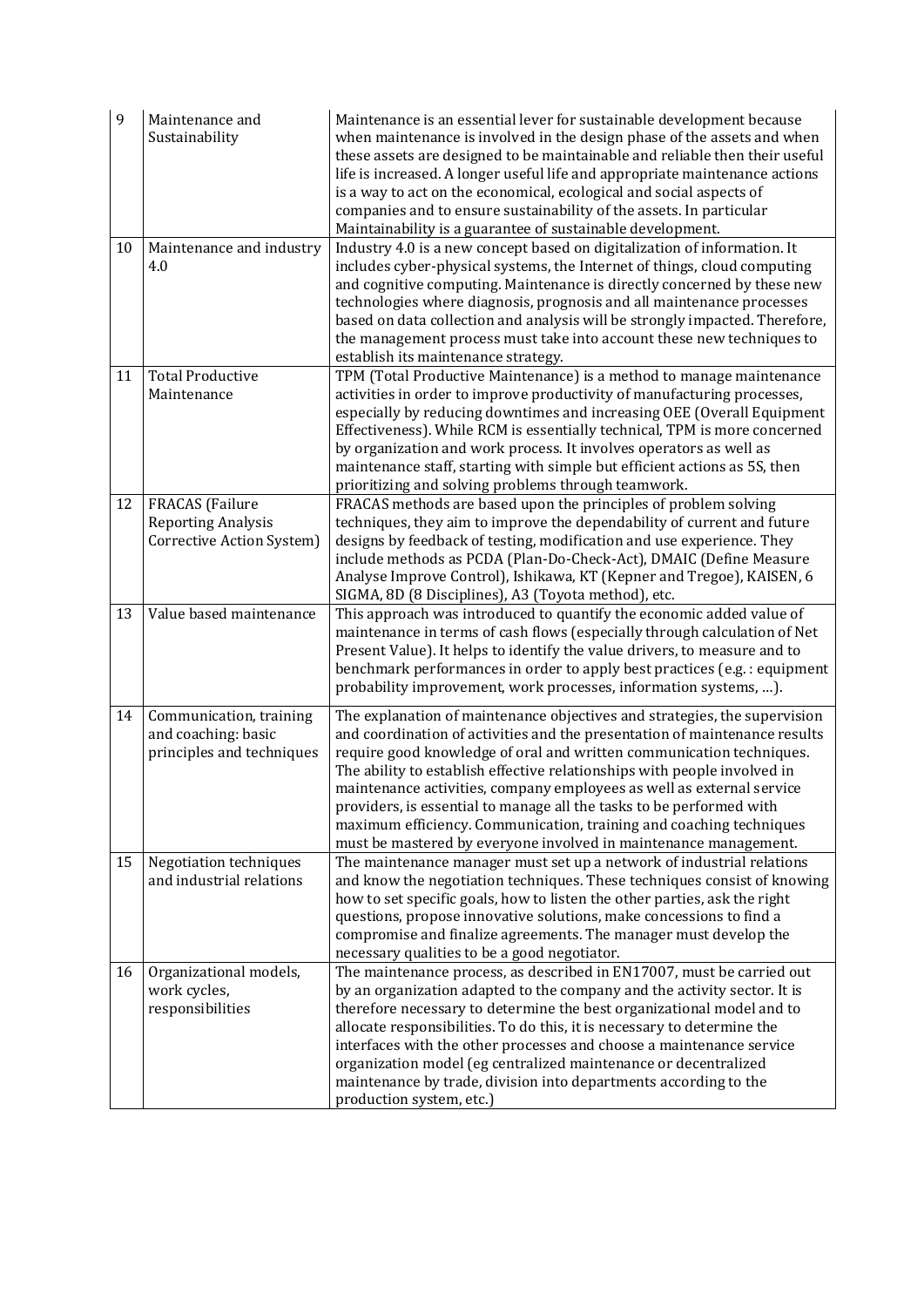| 17 | Fundamentals of projects<br>and control management                                           | Project management plays a crucial role in achieving objectives. Different<br>methods are used to determine tasks, milestones and schedule. They allow<br>identify the critical path and know how to react quickly and be agile in<br>case of unexpected events. They are used to create teams, to communicate,<br>to prioritize everyone's tasks and to monitor the progress of the project.                                                                                                                                                                                                                                                         |
|----|----------------------------------------------------------------------------------------------|-------------------------------------------------------------------------------------------------------------------------------------------------------------------------------------------------------------------------------------------------------------------------------------------------------------------------------------------------------------------------------------------------------------------------------------------------------------------------------------------------------------------------------------------------------------------------------------------------------------------------------------------------------|
|    |                                                                                              | <b>Related to Maintenance execution</b>                                                                                                                                                                                                                                                                                                                                                                                                                                                                                                                                                                                                               |
| 18 | Fault diagnosis                                                                              | Fault diagnosis covers the methods and techniques that make it possible to<br>detect faults and to locate them. This includes testing for fault detection on<br>standby items and techniques for localisation of faulty components when<br>an item is in downstate due to failure.                                                                                                                                                                                                                                                                                                                                                                    |
| 19 | Root Cause Analysis                                                                          | Root cause analysis (RCA) is a "systematic process to identify the cause of<br>a fault, failure or undesired event, so it can be removed by design, process<br>or procedure changes" [IEV 50(192)]. Root Cause Analysis is a method to<br>identify the preliminary causes of an event (especially failures). Different<br>techniques can be performed to find causes, as why-because analysis,<br>Ishikawa diagrams, fault trees, Bayesian networks, etc. It is based on past<br>events in order to avoid recurrence of similar situations by changing<br>conditions, actions or organization and to improve continuously the<br>maintenance process. |
| 20 | Criticality analysis (RCM,<br>)                                                              | RCM is a "systematic method for determining the respective maintenance<br>tasks and associated frequencies, based on the probability and<br>consequences of failure" [IEV 50(191)].<br>The method consists in identification of failure modes and there causes<br>which are critical against objectives (availability, safety, costs, etc.), then to<br>determine the efficient and cost effective maintenance tasks to prevent the<br>occurrence of these failures. The data used may be derived from<br>experience feedback analysis and used in FMECA. RCM may also initiate<br>modifications of design or procedures to carry out improvements.   |
| 21 | Maintenance and risk<br>management (RBI, )                                                   | Risk Based Inspection (RBI) is a method used to determine where<br>inspections (generally Non Destructive Testing) must be performed to<br>avoid serious failures. This approach applies more especially to passive<br>items characterized by High Impact - Low Probability (HILP) failures<br>(examples: pipes, structures, ). Reliability modeling is used to identify<br>where and when degradation mechanisms are more likely expected in<br>order to focus inspections on critical areas. Approaches based on expert<br>opinion are often called Risk Informed Inspection (RII).                                                                 |
| 22 | Work preparation &<br>scheduling                                                             | Preparation of maintenance tasks consists in writing and updating the<br>maintenance procedures which describe the actions to be performed<br>(including safety of individuals), define the necessary resources, and<br>estimate the workload. Scheduling consists in setting in order the tasks to<br>be done and determining the starting and ending dates according to the<br>constraints (production, ).                                                                                                                                                                                                                                          |
| 23 | Shutdown & turnaround<br>management                                                          | Shutdowns require a special organization to secure the installation, carry<br>out maintenance tasks according to an established schedule, organize<br>logistic support, take into account the hazards, and carry out the necessary<br>tests and requalification to return the equipment to the operator. All of<br>these activities must be optimized to minimize costs and unavailability,<br>given existing constraints.                                                                                                                                                                                                                            |
| 24 | Condition monitoring<br>techniques (vibration<br>analysis, thermography,<br>tribology, etc.) | Condition monitoring techniques are part of condition based maintenance<br>which consist of measuring "at predetermined intervals the characteristics<br>and parameters of the physical actual state of an item" [EN13306]. They<br>include especially vibration analysis, thermography, tribology, etc. and<br>don't lead to unavailability of the asset.                                                                                                                                                                                                                                                                                            |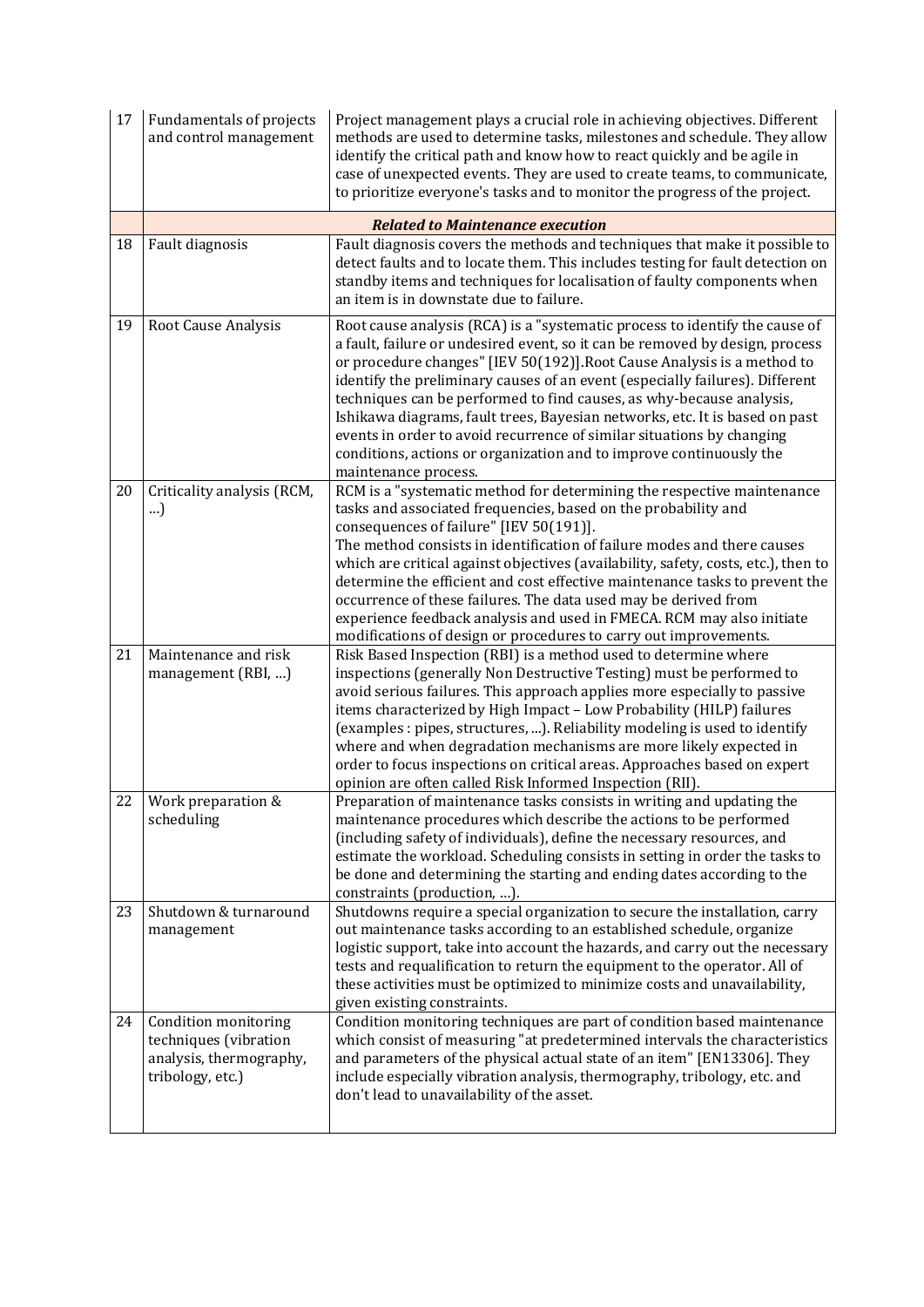| 25 | Non Destructive Testing<br>(ultrasonic testing, Eddy<br>current, radiography, etc.) | Non destructive testing are maintenance techniques, part of condition<br>based maintenance, which consist of measuring, observing, or testing the<br>relevant characteristics of an item. They include ultrasonic testing, Eddy<br>current, radiography, gammagraphy, etc. and lead generally to<br>unavailability of the asset.                                                                                                                                                                                                                                                                                          |
|----|-------------------------------------------------------------------------------------|---------------------------------------------------------------------------------------------------------------------------------------------------------------------------------------------------------------------------------------------------------------------------------------------------------------------------------------------------------------------------------------------------------------------------------------------------------------------------------------------------------------------------------------------------------------------------------------------------------------------------|
| 26 | Diagnosis & Prognosis and<br>Predictive maintenance                                 | Predictive maintenance is a part of condition-based maintenance "carried<br>out following a forecast derived from repeated analysis or known<br>characteristics and evaluation of the significant parameters of the<br>degradation of the item" [EN13306]. These techniques consist of a<br>diagnosis to evaluate the state of the items and a prognosis to estimate its<br>evolution over time.                                                                                                                                                                                                                          |
| 27 | Equipment health analysis                                                           | Prognosis and Health Management (PHM) is a discipline which uses news<br>technologies (especially digital electronics) to assess health of items<br>(degradation levels) and to predict in real-time their reliability and<br>remaining useful life. It is used in different industrial sectors such as<br>aerospace, military systems, automobiles, etc., to improve maintenance<br>and logistic support. That allows to carry out maintenance based on<br>current and predicted health of the items and to be more efficient in<br>detecting faults or degradations and in decreasing downtimes and costs.              |
| 28 | Ageing and degradation<br>mechanism modelling                                       | Prediction of failures requires representing the failure mechanisms of<br>items which can be done using :- "Black box" approaches based on the<br>statistics of time to failure (distribution of useful lifetimes),- "Gray box"<br>approaches that represent the evolution of degradation over time from<br>measurements but without describing the physical mechanism,- "White<br>box" approaches based on simulation of a physical model of the failure<br>mechanism.                                                                                                                                                   |
| 29 | Remaining useful life<br>assessment                                                 | Useful life is the "time interval from a given instant until the instant when<br>a limiting state is reached. The limiting state may be a function of failure<br>rate, maintenance support requirement, physical condition, economics,<br>age, obsolescence, changes in the user's requirements or other relevant<br>factors" [EN13306].<br>The remaining useful life (RUL) takes into account the knowledge of the<br>current state of an item and its estimation is a part of prognosis and health<br>management. It provides key information in decision making by<br>quantifying how much time is left until failure. |
| 30 | e-maintenance                                                                       | e-maintenance is a maintenance performed via computing, usually<br>remotely, to monitor equipment and detect early degradation so that it is<br>possible to refurbish the equipment at a convenient time.                                                                                                                                                                                                                                                                                                                                                                                                                 |
| 31 | Operator Based<br>Maintenance                                                       | These are the maintenance actions carried out by an operator. These<br>actions are generally simple and can be early preventive actions to<br>mitigate failure mechanisms or detection of symptoms leading to<br>subsequent actions carried out by maintenance personnel.                                                                                                                                                                                                                                                                                                                                                 |
| 32 | Remote maintenance                                                                  | Remote maintenance consists of maintenance actions "performed without<br>direct physical personnel to the item". Robots can be used to perform this<br>kind of maintenance.                                                                                                                                                                                                                                                                                                                                                                                                                                               |
| 33 | Disassembly and<br>reassembly processes                                             | Disassembly and reassembly of items sometimes require special studies<br>due to their accessibility and to the accessibility to their components.<br>Computerized simulations of items' handling, storage and repair can be<br>used to determine feasibility and to optimize maintenance times.                                                                                                                                                                                                                                                                                                                           |
| 34 | Qualification of<br>equipment                                                       | Some equipment must be qualified to be put into service. They are testing<br>to demonstrate their ability to meet the requirements and in particular<br>those in relation to safety. Some equipment must be re-qualified after<br>maintenance tasks.                                                                                                                                                                                                                                                                                                                                                                      |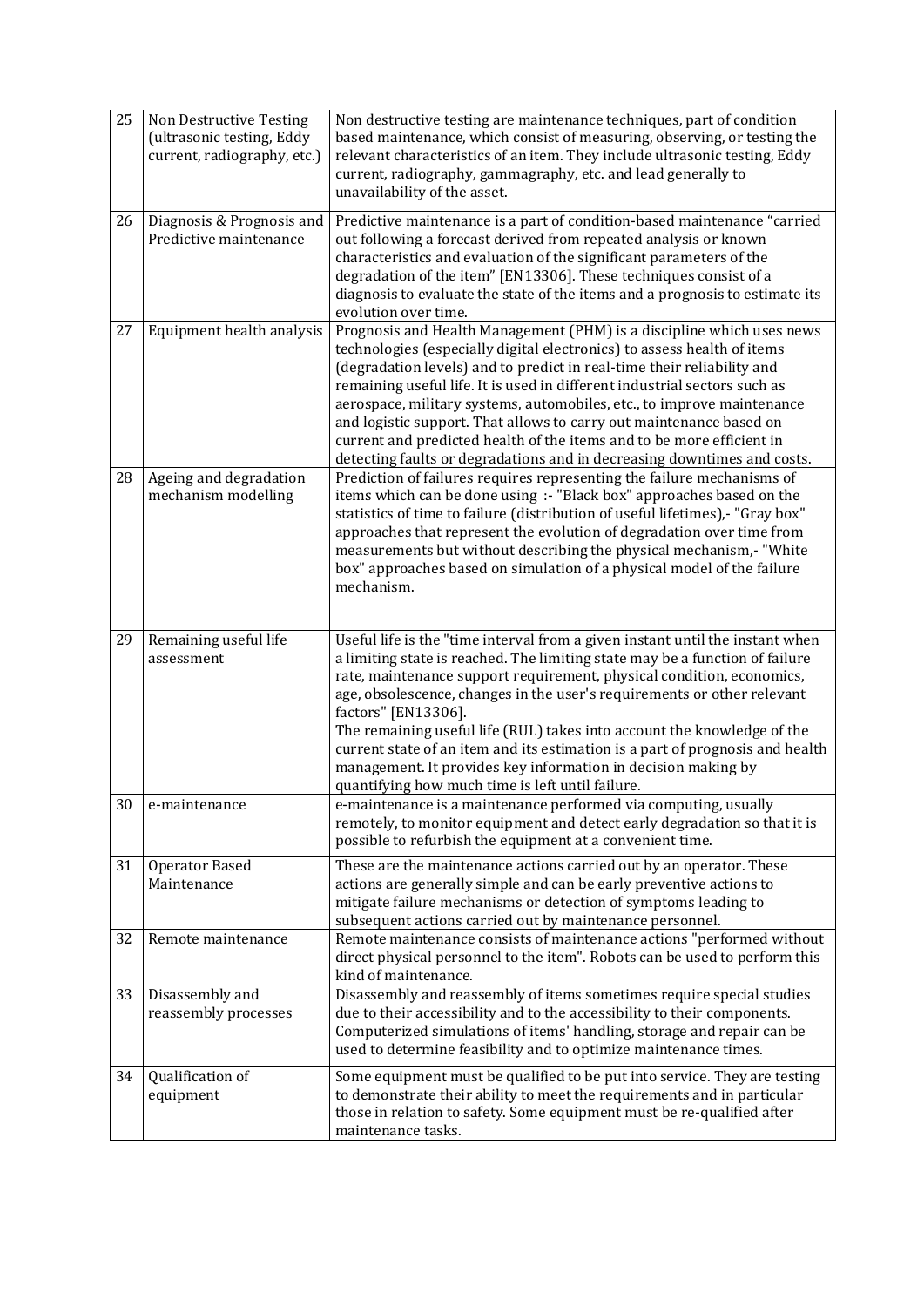| 35 | Reliability &<br>maintainability<br>improvements | when preventive maintenance does not provide good operational<br>reliability or when maintainability is not sufficient to achieve a good level<br>of availability, improvements of item are required in terms of reliability or<br>maintainability. Analysis must be carried out to assess dependability<br>characteristics and identify efficient and cost-effective changes in the item<br>design or manufacturing.                                                                                                                                                                                                                                |
|----|--------------------------------------------------|------------------------------------------------------------------------------------------------------------------------------------------------------------------------------------------------------------------------------------------------------------------------------------------------------------------------------------------------------------------------------------------------------------------------------------------------------------------------------------------------------------------------------------------------------------------------------------------------------------------------------------------------------|
|    |                                                  | <b>Related to Maintenance Support</b>                                                                                                                                                                                                                                                                                                                                                                                                                                                                                                                                                                                                                |
| 36 | Replacement investments                          | Replacement investment is generally an optimization problem often linked<br>to life extension of items. Operational research techniques are used to find<br>the best trade-off between costs and expected benefits of replacements.                                                                                                                                                                                                                                                                                                                                                                                                                  |
| 37 | Budgetary control                                | to establish each year the maintenance budget it is necessary to identify<br>the regular and exceptional costs. It is then necessary to know the rules of<br>the budgetary control to follow the deviations and to signal them to the<br>management so as to take the necessary measures                                                                                                                                                                                                                                                                                                                                                             |
| 38 | Maintenance knowledge &<br>best practices        | Maintenance improvement is based on Maintenance knowledge & best<br>practices. That requires learning, training, benchmarking and<br>implementation of better ways of ensuring high maintenance<br>performance. Benchmarking makes it possible to identify best practices<br>which must be analyzed and adapted to other context. Maintenance<br>knowledge must be capitalized and carefully transferred within the<br>company which requires an ad hoc organization.                                                                                                                                                                                |
| 39 | Maintenance documents                            | Maintenance documentation contains different types of documents<br>(equipment technical data, maintenance plans, maintenance procedures,<br>spare parts catalogs, etc.) which must be managed in order to be available<br>when required with relevant and updated information.                                                                                                                                                                                                                                                                                                                                                                       |
| 40 | Maintenance standards                            | Many maintenance standards are produced by various technical<br>committees of standardization bodies at the national (national<br>standardization bodies), European (CEN/TC319) and international levels<br>(IEC/TC56, ISO/TC108, 135, 251, ). These standards are documents,<br>usually of voluntary application, that represent a consensus of experts on a<br>given subject. It is important to monitor them, to participate in their<br>development and to keep an up-to-date list in relation to the topics<br>covered.                                                                                                                         |
| 41 | Maintenance data<br>collection                   | Observations and resulting data are needed to the maintenance<br>improvement process. These maintenance data must be collected, which<br>means they must be defined (what must be measured?), measured, and<br>stored in appropriate databases.<br>Collection of maintenance data covers data related to: preventive and<br>corrective activities, costs, spare parts, tools, human resources, sub-<br>contractors, safety of individuals, reliability and maintainability of<br>equipment, global performances of systems/plants (availability,<br>environment, quality, safety, value, ), customer/client satisfaction, etc.                       |
| 42 | Performance Indicators &<br>Dashboards           | Maintenance Key performance Indicators (KPI) are measured<br>characteristics related to an item or a maintenance activity to support<br>management in achieving maintenance excellence. The use of sets of<br>associated, consistent and complementary indicators (dashboard)<br>providing synthetic and global information allows developing strategies to<br>meet the maintenance objectives. KPI can be focused on the past (lagging<br>indicators) or on the future (leading indicators) and dashboards must<br>gather these two categories. Definition and collection of indicators is the<br>first step for a maintenance improvement process. |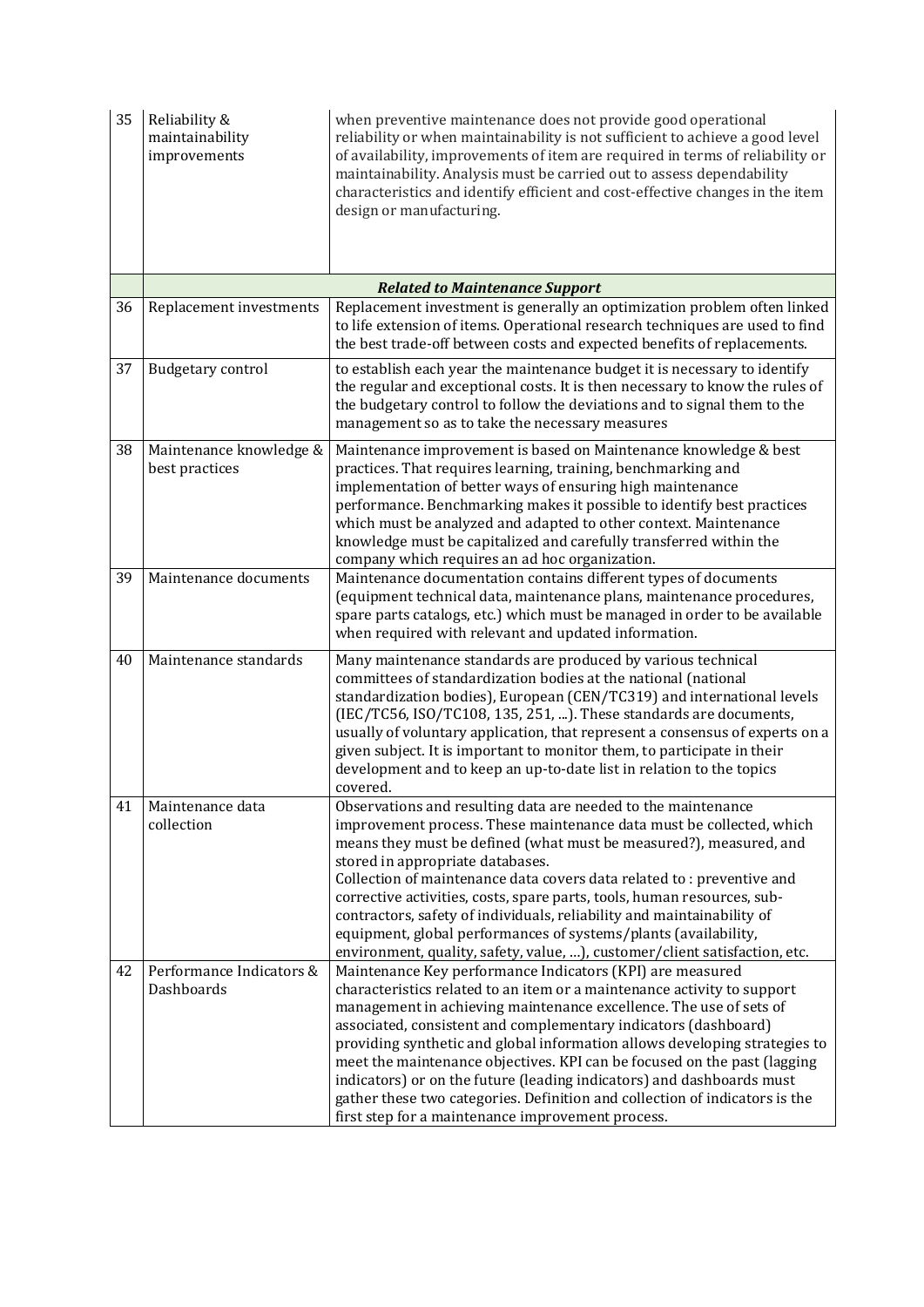| 43 | Big data for maintenance<br>and asset management   | Nowadays, the information digitalization techniques coming from industry<br>4.0 (Internet of things, cloud computing, data lakes, cognitive computing,<br>etc.) make it possible to treat a big volume of data and to increase<br>efficiency of diagnosis and prognosis. Condition based and predictive<br>maintenance will benefit from these new opportunities.                                                                                                                                                                                                                                                                                                                                                                                                                                                                                              |
|----|----------------------------------------------------|----------------------------------------------------------------------------------------------------------------------------------------------------------------------------------------------------------------------------------------------------------------------------------------------------------------------------------------------------------------------------------------------------------------------------------------------------------------------------------------------------------------------------------------------------------------------------------------------------------------------------------------------------------------------------------------------------------------------------------------------------------------------------------------------------------------------------------------------------------------|
| 44 | Occupational diseases and<br>accidents             | Maintenance occupations cause a higher proportion of occupational<br>accidents and diseases than the average value. It is then essential to<br>identify dangers and investigate and address the risks associated with<br>maintenance activities.                                                                                                                                                                                                                                                                                                                                                                                                                                                                                                                                                                                                               |
| 45 | Risk assessment in<br>maintenance                  | Risks analyses related to health and safety of maintenance personnel must<br>be carried out systematically during the preparation of maintenance tasks.<br>More generally they must also be carried out to identify and to prevent<br>risks in the workplace, especially in workshops, warehouses and all areas<br>where maintenance activities are carried out.                                                                                                                                                                                                                                                                                                                                                                                                                                                                                               |
| 46 | Good practices in Health<br>and Safety             | In the field of safety, good practices must be identified and shared in order<br>to reduce accidents and occupational diseases. The pooling of good<br>practices, both to prevent risks and to reduce their consequences must be<br>undertaken systematically and as widely as possible.                                                                                                                                                                                                                                                                                                                                                                                                                                                                                                                                                                       |
| 47 | Good practices in<br>environmental<br>preservation | In the field of environment preservation, good practices must be identified<br>and shared in order to reduce pollution and damages to the environment.<br>The pooling of good practices, both to prevent risks and to reduce their<br>consequences must be undertaken systematically and as widely as<br>possible.                                                                                                                                                                                                                                                                                                                                                                                                                                                                                                                                             |
| 48 | Maintenance of real<br>estates                     | Warehouses, workshops, offices are infrastructures that require constant<br>maintenance to ensure that the installations function properly and to<br>prevent unforeseen expenses. In particular, emergency items and<br>infrastructures must be maintained according to given regulations.                                                                                                                                                                                                                                                                                                                                                                                                                                                                                                                                                                     |
| 49 | Facility management                                | To ensure, support and improve the effectiveness of the organization's<br>core activities, actions as cleaning operations, routine maintenance on<br>buildings (painting, plumbing, glazing, etc.) must be carried out.                                                                                                                                                                                                                                                                                                                                                                                                                                                                                                                                                                                                                                        |
| 50 | RAMS management<br>during design                   | Reliability, Availability, Maintainability and Safety (RAMS) is a generic<br>term to encompass analysis performed in the early stages of an industrial<br>or building project. It covers reliability analysis (failure modes, effects and<br>criticality analysis, human error analysis, etc.), safety analysis (preliminary<br>hazard analysis, probabilistic safety assessment, sneak analysis,<br>vulnerability analysis, etc.), preliminary definition of maintenance<br>(preventive and corrective actions), maintainability and supportability<br>analysis (accessibility, repairs, spare parts, tools, etc.). RAMS is rather the<br>implementation of methods than a single method but it results in global<br>trade-offs between allocation of reliability, maintainability and logistic<br>support to meet the dependability and safety requirements. |
| 51 | Maintainability studies                            | Maintainability studies must be carried out during the design and<br>development phase. In conjunction with reliability studies they are used to<br>guide design decisions and predict the item maintainability.<br>Maintainability studies cover many factors as accessibility,<br>interchangeability modularity, ability to tolerate the fault, ability to detect<br>degradations, ability to be safe for maintenance personnel, testability, etc.                                                                                                                                                                                                                                                                                                                                                                                                           |
| 52 | Design out maintenance                             | Design Out Maintenance consists of eliminating the need for maintenance<br>during the design phase of an item. That can be done though over-sizing of<br>items or any other solution which makes it possible to avoid critical<br>degradation mechanisms or the consequences of these mechanisms. It can<br>also results in determination of ways to detect hidden failures.                                                                                                                                                                                                                                                                                                                                                                                                                                                                                   |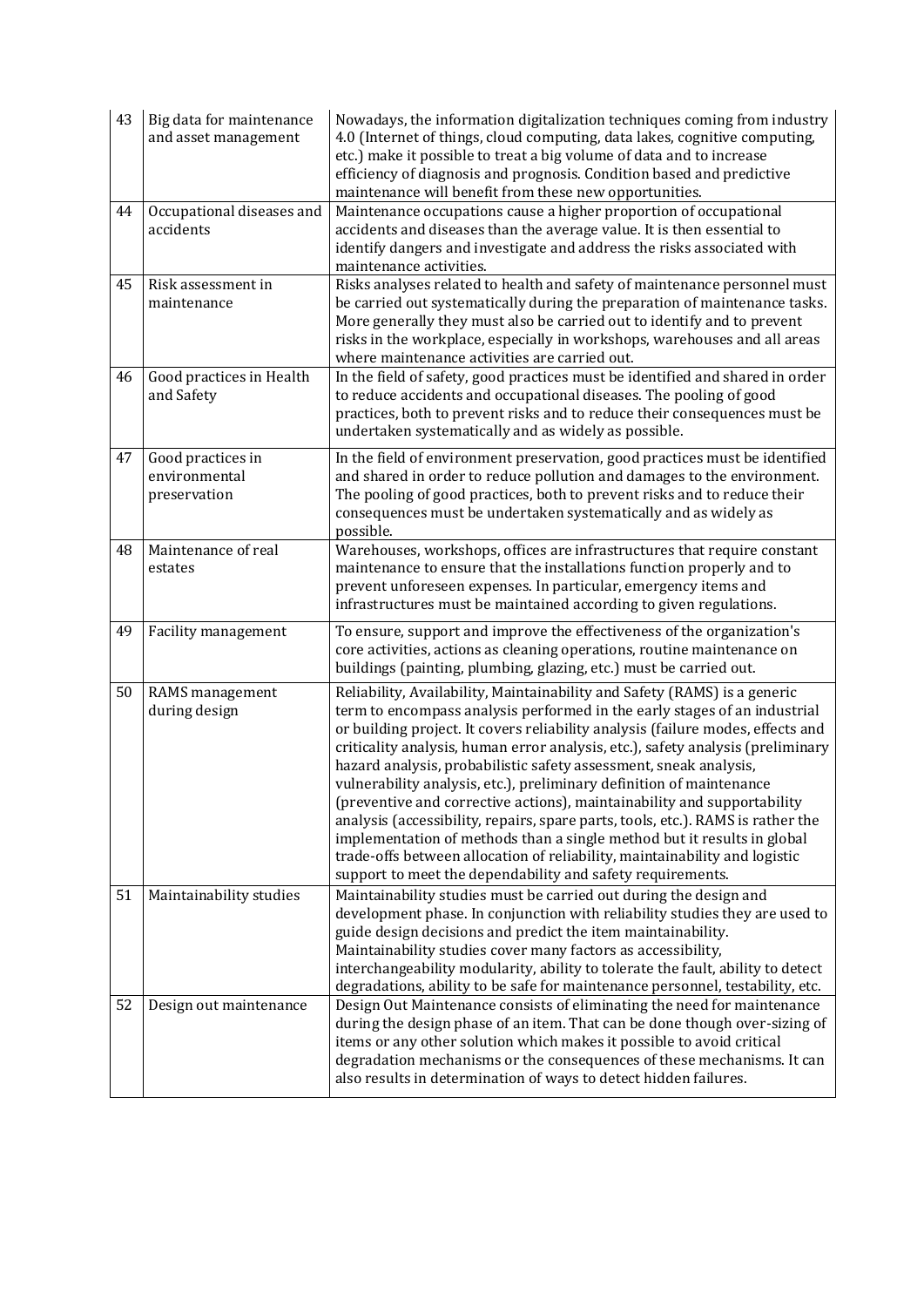| ILS is a method introduced by the US Army (MIL-STD1388) to consider the<br>activities and resources required to operate and maintain a product in                                                                                                                                                                                                                                                                                      |
|----------------------------------------------------------------------------------------------------------------------------------------------------------------------------------------------------------------------------------------------------------------------------------------------------------------------------------------------------------------------------------------------------------------------------------------|
| service. It covers maintenance actions, manpower, training, spare parts                                                                                                                                                                                                                                                                                                                                                                |
| provisioning, technical documentation, packaging and handling, storage                                                                                                                                                                                                                                                                                                                                                                 |
|                                                                                                                                                                                                                                                                                                                                                                                                                                        |
| Logistic Support Analysis (LSA) must be performed iteratively throughout                                                                                                                                                                                                                                                                                                                                                               |
| the design process in order to ensure that the product can be operated and                                                                                                                                                                                                                                                                                                                                                             |
|                                                                                                                                                                                                                                                                                                                                                                                                                                        |
| support are a major contributor to the life cycle cost (LCC) of a product                                                                                                                                                                                                                                                                                                                                                              |
| and increasingly customers are making purchase decisions based on life                                                                                                                                                                                                                                                                                                                                                                 |
|                                                                                                                                                                                                                                                                                                                                                                                                                                        |
| The objective of Lean maintenance is to link different methods as TPM,                                                                                                                                                                                                                                                                                                                                                                 |
| reduce the amount of inputs and wastes. The use of CMMS (computerized                                                                                                                                                                                                                                                                                                                                                                  |
|                                                                                                                                                                                                                                                                                                                                                                                                                                        |
| Management) is strongly advised. Lean maintenance is rather principles                                                                                                                                                                                                                                                                                                                                                                 |
|                                                                                                                                                                                                                                                                                                                                                                                                                                        |
| Decision in maintenance must often consider multiple criteria leading to                                                                                                                                                                                                                                                                                                                                                               |
| complex choices. Decision making techniques can be used to aggregate                                                                                                                                                                                                                                                                                                                                                                   |
|                                                                                                                                                                                                                                                                                                                                                                                                                                        |
| When KPIs have been collected, the second step is to compare their values                                                                                                                                                                                                                                                                                                                                                              |
|                                                                                                                                                                                                                                                                                                                                                                                                                                        |
| comparing KPIs between different but similar items, possibly belonging to                                                                                                                                                                                                                                                                                                                                                              |
| different companies. Reference targets are taken from the items having the                                                                                                                                                                                                                                                                                                                                                             |
| best performances. Benchmarking helps maintenance decision makers to                                                                                                                                                                                                                                                                                                                                                                   |
| advantages. Methods can be used to take into account differences between                                                                                                                                                                                                                                                                                                                                                               |
|                                                                                                                                                                                                                                                                                                                                                                                                                                        |
| Audits and diagnostics consist of methodical and formal examination of                                                                                                                                                                                                                                                                                                                                                                 |
|                                                                                                                                                                                                                                                                                                                                                                                                                                        |
|                                                                                                                                                                                                                                                                                                                                                                                                                                        |
| improvement actions. Results from benchmarking and questionnaires                                                                                                                                                                                                                                                                                                                                                                      |
|                                                                                                                                                                                                                                                                                                                                                                                                                                        |
|                                                                                                                                                                                                                                                                                                                                                                                                                                        |
| Maintenance decisions to control risks and to increase competitiveness                                                                                                                                                                                                                                                                                                                                                                 |
|                                                                                                                                                                                                                                                                                                                                                                                                                                        |
| performances of different maintenance strategies taking into account                                                                                                                                                                                                                                                                                                                                                                   |
|                                                                                                                                                                                                                                                                                                                                                                                                                                        |
| represent the causal chain leading to the malfunctioning of a system in                                                                                                                                                                                                                                                                                                                                                                |
| order to estimate the costs of maintenance and downtime. In particular<br>modeling can include degradation mechanisms, symptoms, failure modes,                                                                                                                                                                                                                                                                                        |
| preventive and corrective maintenance tasks and maintenance logistic                                                                                                                                                                                                                                                                                                                                                                   |
|                                                                                                                                                                                                                                                                                                                                                                                                                                        |
|                                                                                                                                                                                                                                                                                                                                                                                                                                        |
| customer perceptions of how well the requested performances are meet.                                                                                                                                                                                                                                                                                                                                                                  |
| In addition to the measurement of objective performances, perception of                                                                                                                                                                                                                                                                                                                                                                |
| how customer's problem is understood is an important factor. Different                                                                                                                                                                                                                                                                                                                                                                 |
| questionnaires, automatic notifications, etc.) and to analyse the results.                                                                                                                                                                                                                                                                                                                                                             |
| RCM, Kaizen, etc. in order to improve productivity and quality and to<br>weaknesses, determine objectives and targets to be reached and plan<br>can be based on quantitative information provided by modeling and<br>operating and environmental conditions of the system. Models must<br>An effective customer satisfaction survey program allows measuring<br>techniques can be used to collect customer satisfaction (face to face, |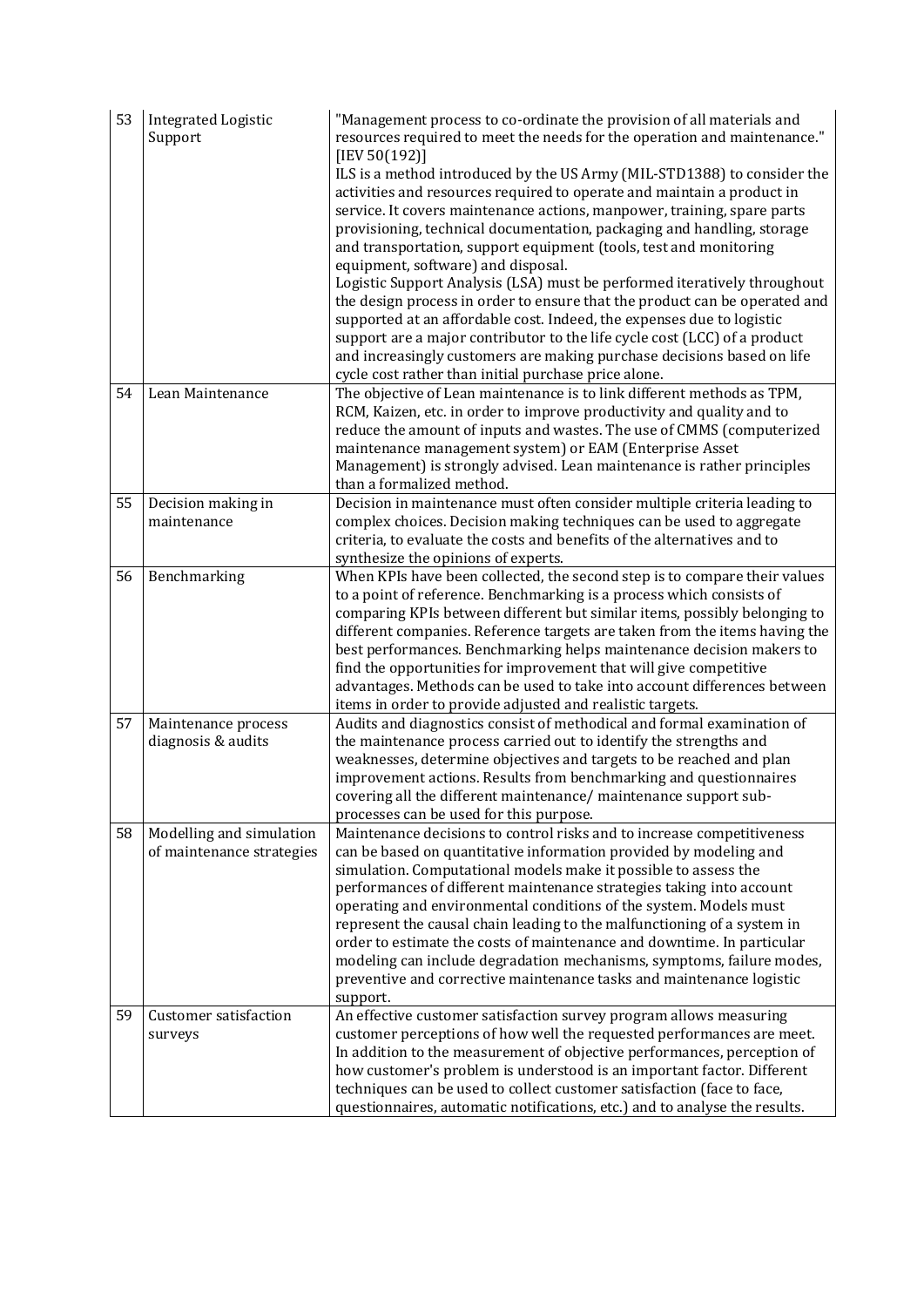| 60 | Best practices<br>identification                                               | Identification and measurement of KPI and comparison to points of<br>reference, for example, through benchmarking or modeling and<br>simulation, provide directions for improvement. Then the last and<br>essential step of the improvement process is to propose and to implement<br>actions. Identification of best practices with questionnaires, interviews,<br>etc., especially from the best organizations identified through<br>benchmarking, and adjustment of these practices to the company can be<br>used to carry out appropriate improvement actions |
|----|--------------------------------------------------------------------------------|-------------------------------------------------------------------------------------------------------------------------------------------------------------------------------------------------------------------------------------------------------------------------------------------------------------------------------------------------------------------------------------------------------------------------------------------------------------------------------------------------------------------------------------------------------------------|
| 61 | Tools for expert<br>evaluation                                                 | Expert judgments are very often useful when decisions have to be taken<br>without available quantitative data. Various methods and tools exist for<br>assessing and combining expert opinions. They allow elicitation of<br>quantities and uncertainties, frequencies, probabilities, etc. and can<br>provide consensus expected to be better than individual judgments.                                                                                                                                                                                          |
| 62 | Human error analysis                                                           | Methods may be used to assess the probability of a human error during<br>the completion of a maintenance task and to reduce this probability. They<br>consider human factors having a significant effect on performance and<br>may use cognitive models of human behaviour to understand how and<br>why humans make mistakes in order to propose prevention actions.                                                                                                                                                                                              |
| 63 | Education & training in<br>maintenance, E-learning<br>in maintenance           | This subject contains all the pedagogical resources that allow the initial<br>education and the continuous training in maintenance methods,<br>techniques and practices as well as all the support knowledges which are<br>required at the different levels of responsibility.                                                                                                                                                                                                                                                                                    |
| 64 | Competences,<br>qualification and<br>Certification of<br>maintenance personnel | Work profiles require different levels of competence and some require<br>qualification or certification from maintenance personnel. It is necessary<br>to establish the relationships between the positions and the requirements<br>in terms of competence, qualification and certification.                                                                                                                                                                                                                                                                      |
| 65 | Relations between<br>Operation and<br>Maintenance staff                        | Maintenance and operation are two processes, generally carried out by<br>separate teams, but having strong inter-relationships. There is a need for<br>communication and meeting facilities within companies to effectively<br>coordinate these two teams.                                                                                                                                                                                                                                                                                                        |
| 66 | Contracting & outsourcing<br>& insourcing                                      | Maintenance is often outsourced and the division between tasks to be<br>carried out internally and externally must be established. Then competent<br>companies must be selected, and maintenance contracts drawn up to help<br>the parties to manage their relations so that the tasks are carried out in<br>accordance with the expectations.                                                                                                                                                                                                                    |
| 67 | Spare part management                                                          | Corrective and preventive maintenance task often require spare parts and<br>materials to maintain and restore assets. The management of these items<br>consists of defining the necessary spare parts and materials and their<br>optimum quantities, ordering, receiving and storing these items at defined<br>locations, providing the items to maintenance personnel when required<br>and monitoring the stock in order to satisfy the needs at minimum cost.                                                                                                   |
| 68 | Obsolescence<br>management                                                     | Obsolescence is "the inability of an item to be maintained due to the<br>unavailability on the market of the necessary resources at acceptable<br>technical and/or economic conditions" [EN13306]. This situation must be<br>managed by maintenance personnel in charge of logistic support and<br>selection of maintenance tasks by detecting, priotizing and mitigating<br>obsolescent items.                                                                                                                                                                   |
| 69 | Maintenance Information<br>Systems                                             | It is a tool to manage all the information needed for maintenance. In<br>particular, the information system manages information concerning<br>assets, maintenance activities (corrective, preventive, etc.), safety of<br>individuals, maintenance resources (spare parts, documentation, tools,<br>personnel, ), budgets, purchases, performance indicators, collection of<br>feedback experience, etc.                                                                                                                                                          |